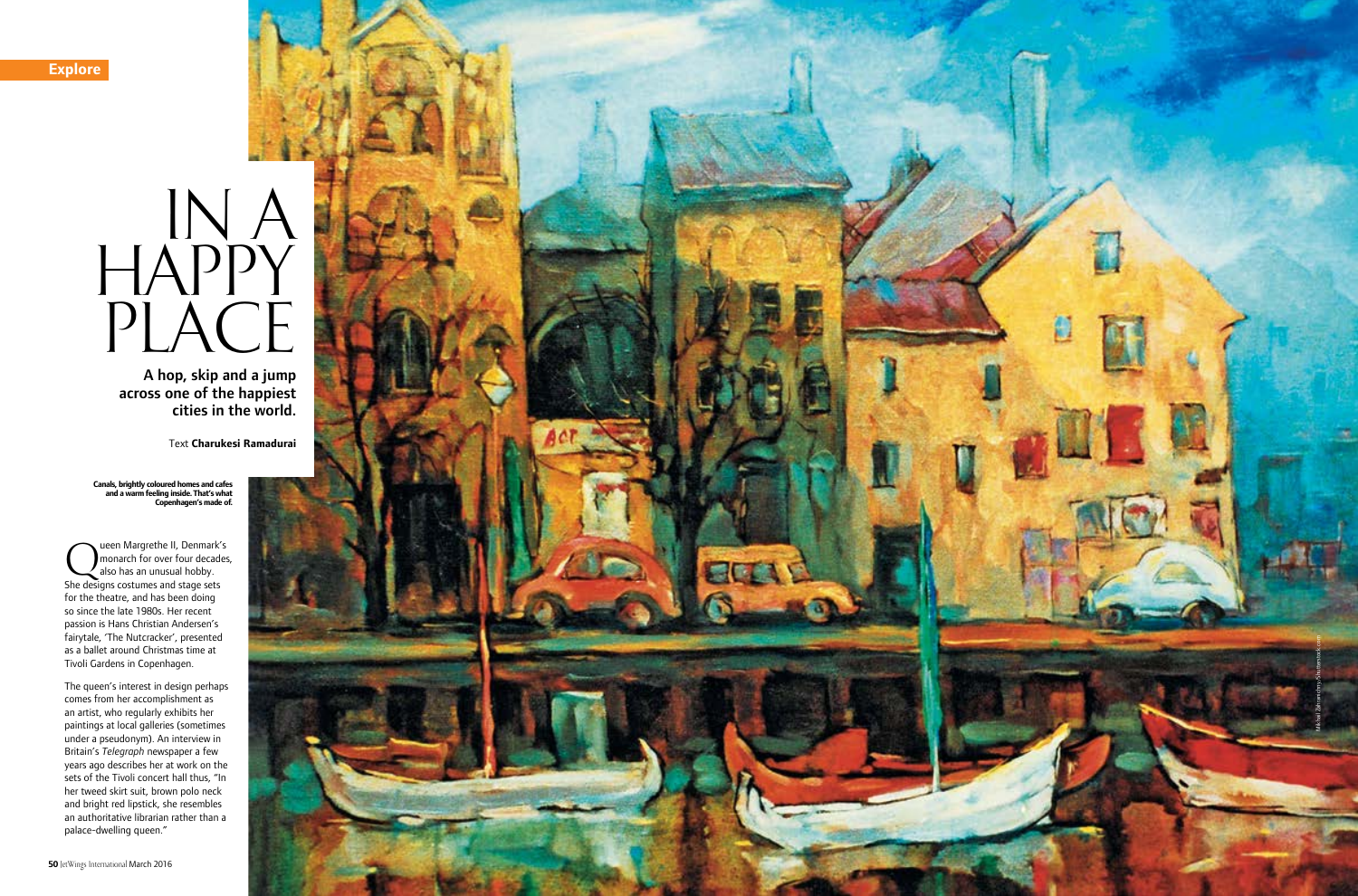

t **Clockwise from above left: Her Royal Highness Queen Margrethe II; A sunny day in Copenhagen is best spent by the water; Tivoli Gardens.**



However, it is a bit of trivia a contact at the Copenhagen tourism board shares that makes a deep impression on me. At the end of each show, he says, the queen comes out on stage and bows to the audience with the rest of the crew.

For several years, Denmark has been emerging at the top in the United Nations' World Happiness Report (and in other such surveys). And Copenhagen itself is commonly held to be among the world's

happiest places. Perhaps it has something to do with living under a queen like that. Or perhaps it has something to do with the enigmatic concept of hygge—pronounced hooguh—that is wired into every Dane's system.

If you stop any Dane on the street and ask them to define hygge, chances are they will say "coziness." That is the easy answer. However, hygge is much more than that, and at the core of it, all about enjoying the good things in life.



# Smiling Streets

Stefano Scata´/AGF RM/Dinodia. .

نی دی

My first day in Copenhagen also happens to be the year's first real summer day and it seems like every Dane worth his name is out on the streets, basking in the mellow sunshine. Early in the evening, we head to Nyhavn (literally, New Harbour) for a boat ride on the canals. The waterfront is lined with 17th-century buildings—once homes, now converted to hotels and restaurants—with their colourful facades cheery and welcoming. While the tourists are tucking into an early dinner at the alfresco cafés, locals are swinging their legs by the waterside, watching the boats go by, chilled beer in hand: this is hygge of one kind.

The next afternoon, walking on Stroget, the city's longest shopping street with an associate from the tourism board, we run into two of his colleagues. They seem to be taking a postprandial stroll, but that is not the case. The weather is just so pleasant that they decided to have their scheduled meeting as they stroll on the cobblestoned streets—more hygge.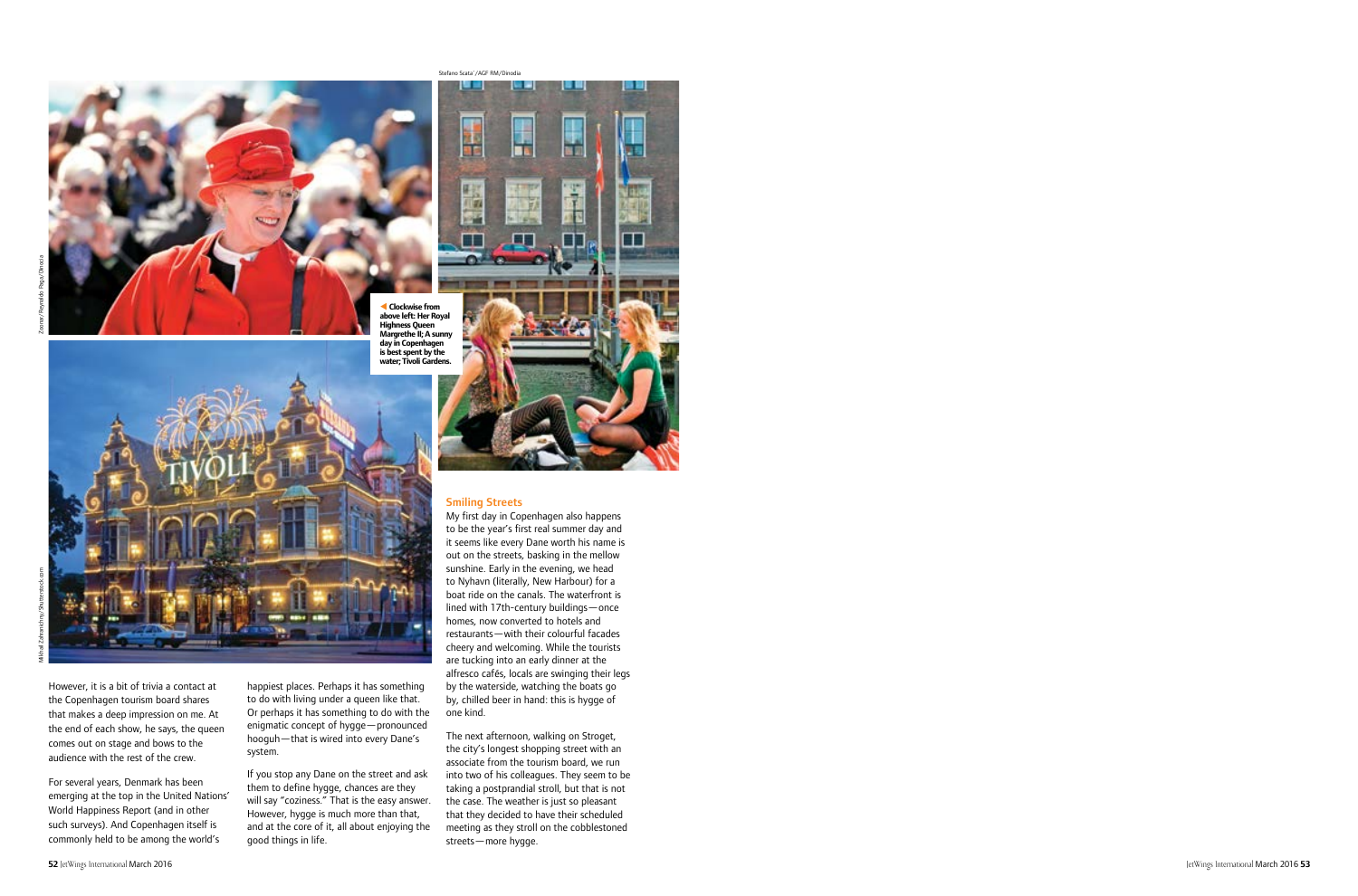And hygge is not just about warm summer days when it is easy to be cheerful and optimistic. In fact, the classical definition of hygge comes from those dark and dreary winter nights when the only thing that provides comfort (and coziness) is being with loved ones, warmed by the light of candles and a glass of wine.

# It is one of the world's oldest amusement parks and supposedly, the inspiration behind Disneyland.



Serious Fun A bicycle tour on the contemporary side of the city is equally delightful, giving me a chance to pedal on smooth roads. I am **Example 26 Left: Biking Left: Biking Left: Biking Left: Biking Left: Biking Left: Biking Left: Biking Left: Biking Left: Biking Left: Biking Left: Biking Left: Biking Left: Biking Left: Biking around Copenhagen is a must. If you don't have one, you can always rent one Below: Musicians at Stroget.**

Another local describes this very scenario when I ask about how Danes cope with the long cold months. Her face lights up when she talks about her personal hygge moments: going back home early from work to cuddle up with her little daughter,

But enough about hygge. Coming back to happiness, I find several instances of my own during my time in Copenhagen.

I am not in the city during Christmas time to catch *The Nutcracker* (or the Queen in her set designer avatar) but I feel a childish excitement as I walk around Tivoli Gardens. It is one of the world's oldest amusement parks and supposedly, the inspiration behind Disneyland. Some might call it tacky, but I quite like the juxtaposition of unexpected elements, cheerful colours and stomach-churning rides. When I leave the park hours later, after dinner at one the many restaurants there, it is with a happy (there's that word again) grin on my face.

especially in inclement weather.